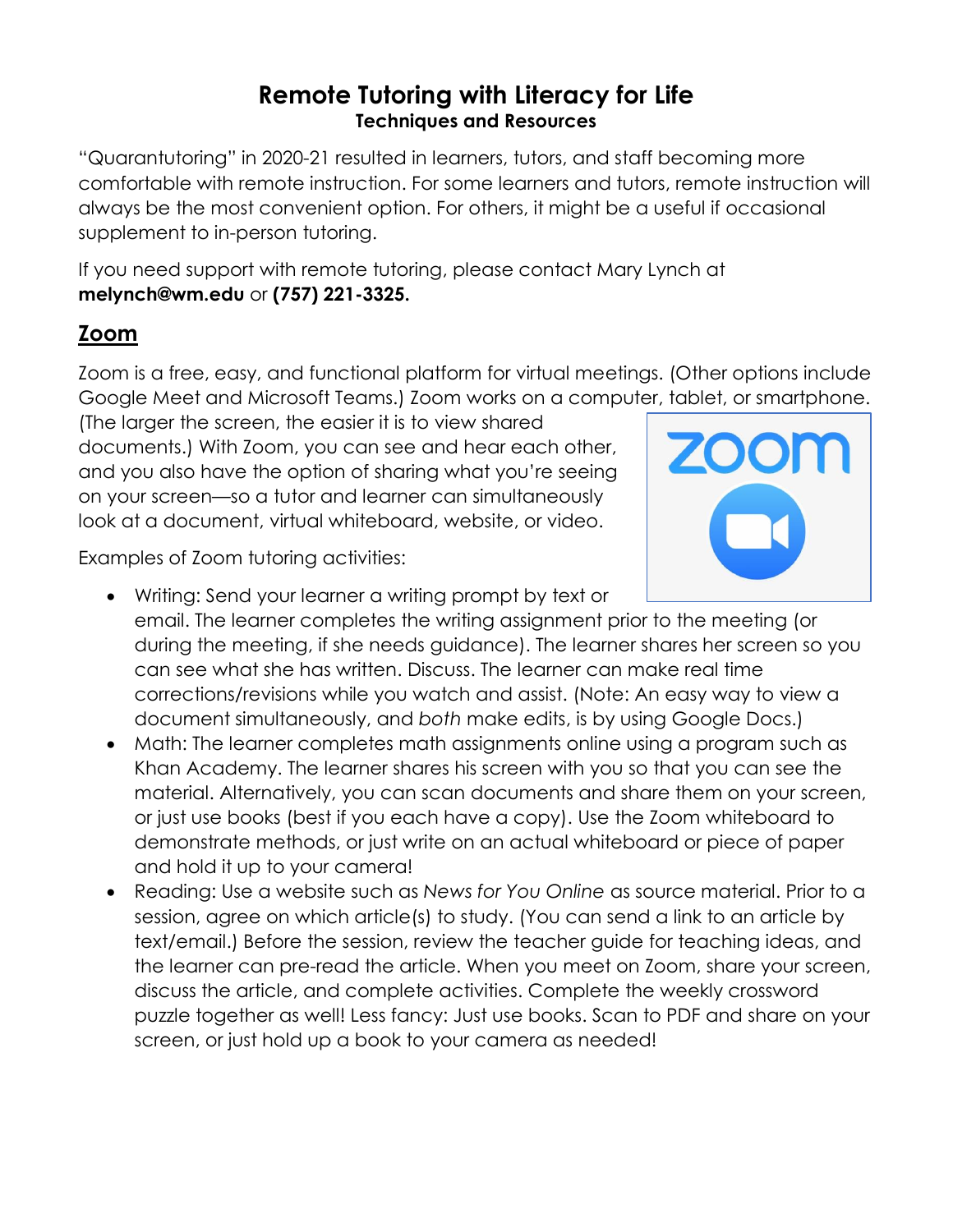- Zoom is great for any application where it's beneficial to share what's on your screen.
	- o A learner might show you her child's homework assignment, so you can help the learner understand the material and be better prepared to help her child.
	- o You can watch a YouTube video together, then discuss it. (Note there's a special check box to share audio when you're sharing your screen.)
	- o You can look at a document/story together and read it aloud together, or take turns.
	- o You can practice vocabulary with an ESL learner by sharing pictures of target vocabulary.

Note: Literacy for Life instructors offer ESL classes on Zoom. Tutors are welcome to observe a class to get a sense of how Zoom works, or just to observe ESL teaching in action.

# **WhatsApp / FaceTime**

WhatsApp is a free app that can be used for video calls, voice calls, and texting (including photos & documents). WhatsApp is widely used by ESL learners because it functions well internationally. WhatsApp works seamlessly between Apple and Android devices, as well as between computers and smartphones.

FaceTime also works well for video calls but requires that both users use Apple devices.

Examples of WhatsApp/FaceTime tutoring activities:

- When using a book or any print material, the tutor or learner can hold the material up to the camera as needed.
- An ESL learner can practice common vocabulary with their tutor ("Show me something green").
- The tutor can invite a friend to join the call, and the learner can practice asking and answering questions with someone new ("Where are you from? What do you do?").



- A tutor and learner can do an activity together. For example, they might cook something together, or draw something, or build something. The learner can practice giving or understanding directions, and the pair can see each other to demonstrate.
- Practice listening. You dictate a word or sentence, and the learner texts you with that word or sentence.